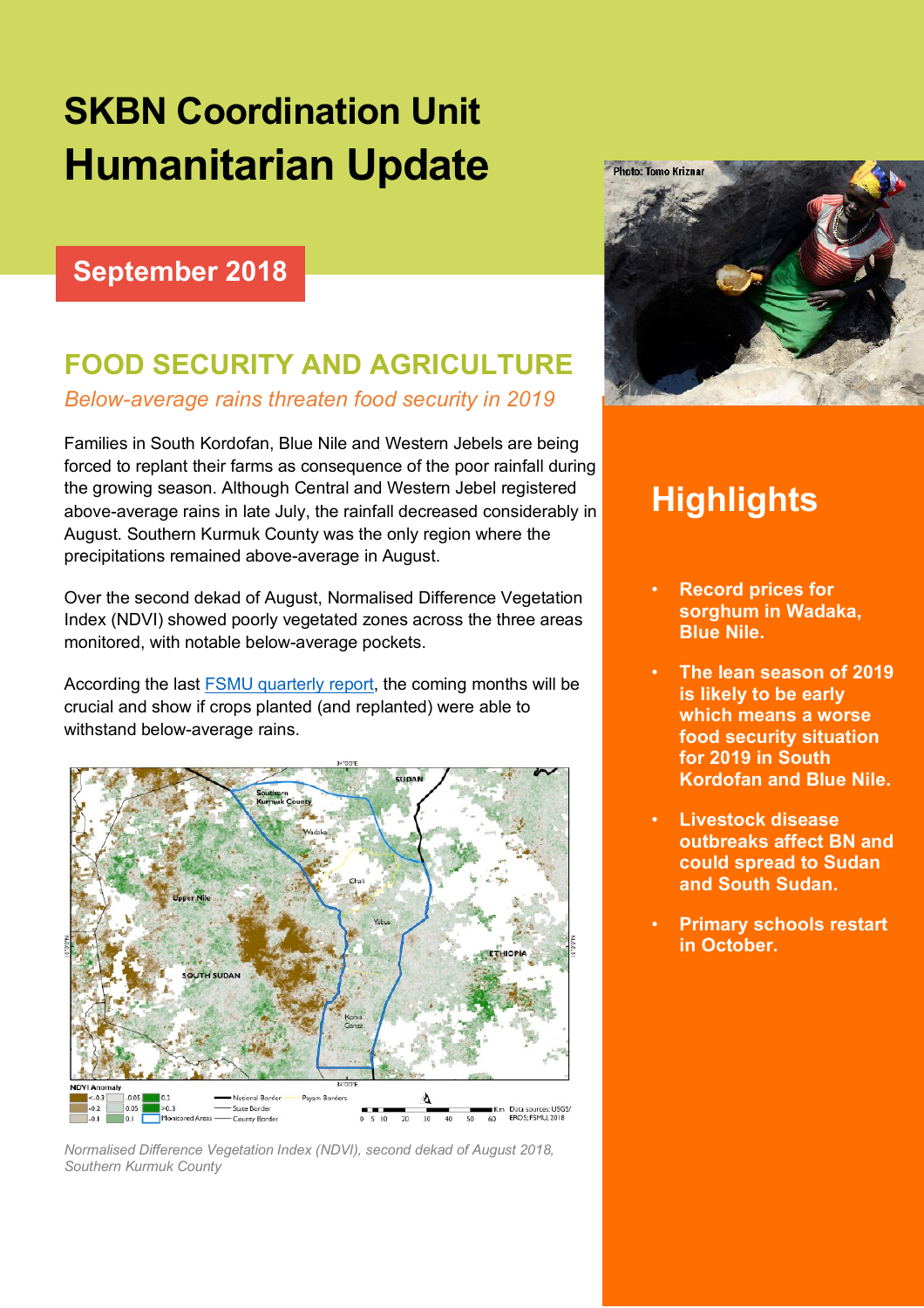

#### *Seasonal calendar South Kordofan and Blue Nile*

The jibraka (farm adjacent to the house) harvest started in August, and according to the latest FSMU market brief, it increased the number of vegetable traders and availability of food in the markets. This could help to ease food insecurity at the height of the lean season. This is even more important considering that over the last months, sorghum markets remained scarce - as families await the start of the far farm harvest in November – and prices remained high, with a striking surge in Western Jebel markets. Additionally, with the limited access to markets due to seasonal rains and the food stocks from the 2017 harvest exhausted, households were forced to pay higher prices to feed their families.

The food security conditions faced by families living in the northern and southern households of Southern Kurmuk County, Blue Nile, are different. In the north, sorghum prices skyrocketed in Wadaka to unseasonably high – even record – levels. Despite the high prices, traders were reportedly reluctant to bring goods to Wadaka markets as they saw little chance at profit due to high transportation costs, and taxes. This may limit availability of goods in the coming months. This echoes Coordination Unit monitors' observation that in Wadaka and Yabus payam most people depend on buying food from the market and that there is insufficient food commodities and variance available for purchasing. Reliance on gold mining has been observed, especially in the areas of greater Yabus, Abengaro and Balila.

A low harvest rate has been observed in Komo-Ganza and local communities started consuming their main crop of peanuts before fully grown. It was reported that food security situation and nutrition is still poor but could improve during October when families will collect their own farm production. The situation is still worse if compared with neighbouring payams.

Market functionality is impaired by access constraints, resulting in high prices and reduced buying power across the whole county.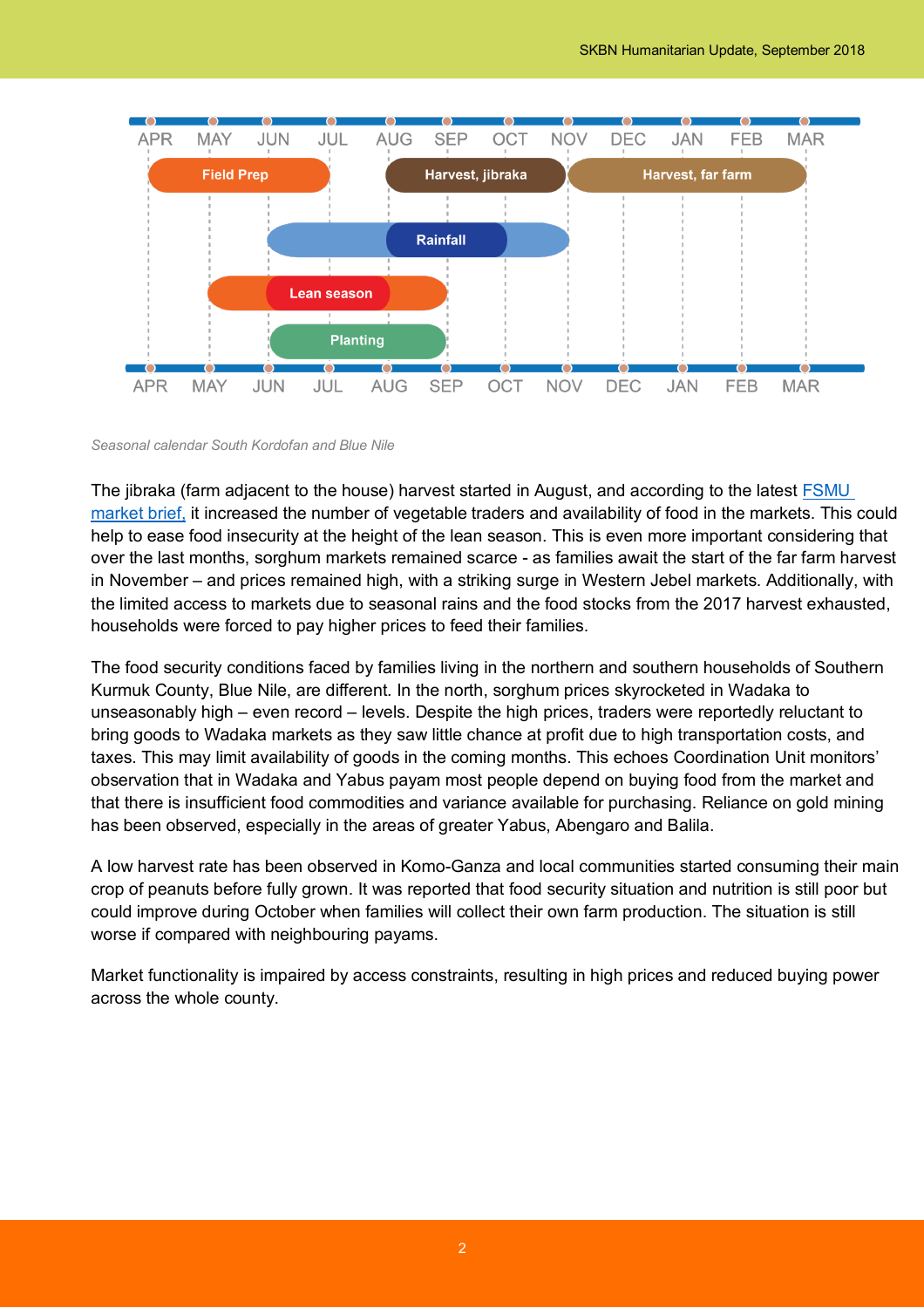

*Severely and moderate food insecure households, all monitored areas, July 2018 - Source FSMU Quarterly Report May-July 2018*



*Severely food insecure households and population in need, July 2018 - Source FSMU Quarterly Report May-July 2018*

According to the FSMU latest quarterly report May-July 2018, the differences between male and femaleheaded households emerged in July. It is the first time the gap is observed since FSMU began reporting on gender in March 2017. Across the three monitored areas, female-headed households were more severely food insecure (10 per cent) than their male counterparts (6 per cent). Female-headed households also consumed a less diverse diet, had lower far farm access and a smaller share of food stocks.

Under the current seasonal trends for movements, the numbers of people crossing form South Sudan has decreased in September to 625 new arrivals, less than half of the number of arrivals in September 2017. The main reasons reported for movements are still availability of food, education, access to medical services and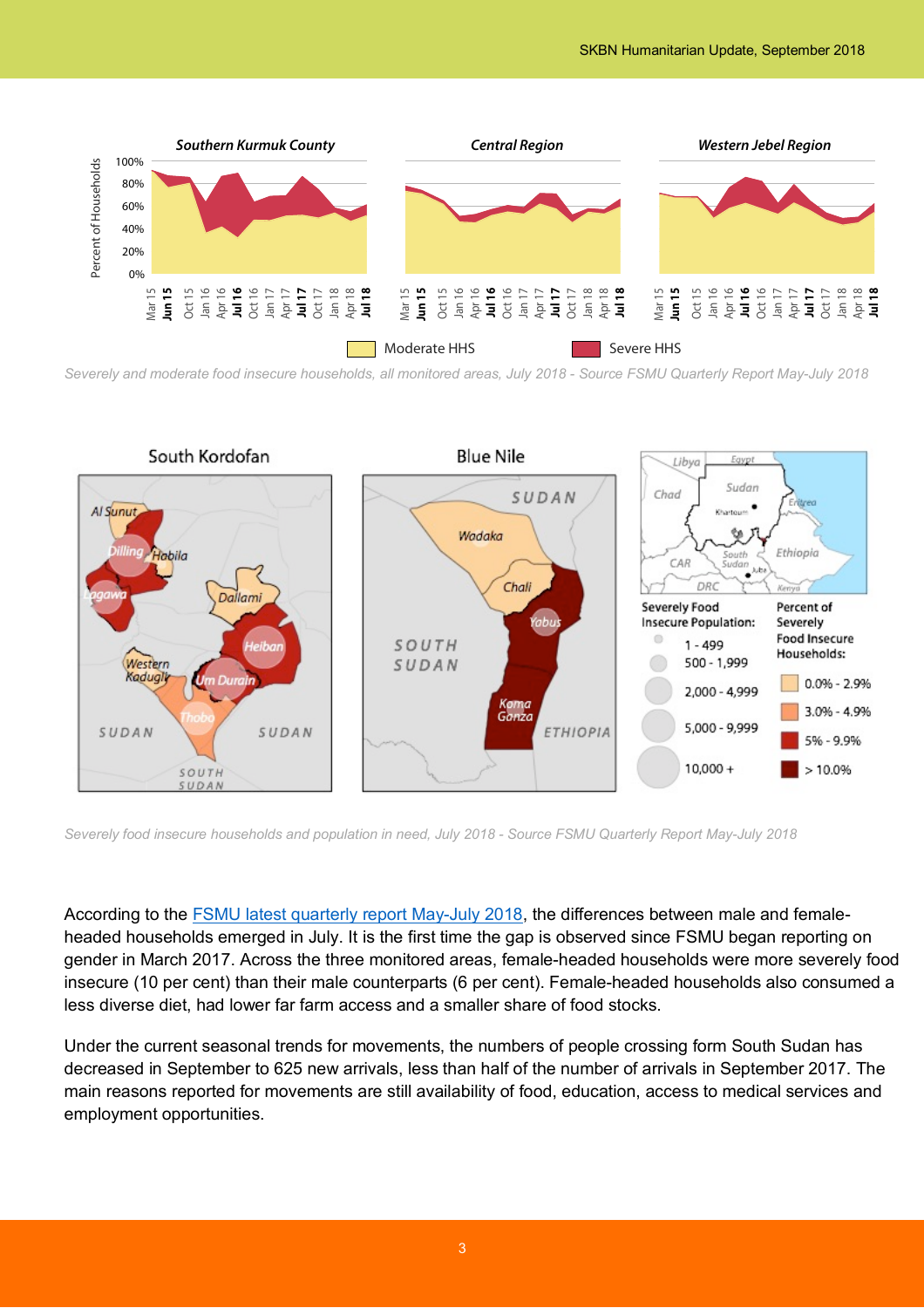#### **HEALTH**

#### *Lack of trained medical staff remains a critical concern*

Large areas of both Blue Nile and South Kordofan are underserved with clinics and trained medical staff. Coupled with poor infrastructure, road access in rainy season and limited stocks of medical supplies prepositioned for outbreaks, the Two Areas are especially vulnerable to any sudden disease outbreaks and epidemics within, and in the region.

One example of the risks is the recent outbreak of Chikungunya in Kassala State, in August, that is still being monitored. Although this is a not life-threatening disease, according to WHO, if combined with other fevers such as dengue it can lead to death. The lack of trained health works hinders the response and support the affected people.

In Blue Nile, the health services are in a worse state. With no reproductive health services, no referral system and limited health skill capacity, there are regular emergency cases, especially related to complicated pregnancy and delivery reported on.

### **ANIMAL HEALTH**

#### *Continued livestock deaths in Blue Nile*

The prevalence of animal deaths across all four monitored payams in Southern Kurmuk County remained high for the second month in a row. With no community veterinary services available in the County and without its usual vaccine support, diseases could spread into neighbouring areas of South Sudan, Sudan and Ethiopia. The economic effect on communities would be critical. To date, no disease outbreak has been reported in the monitored areas of Western Jebels and South Kordofan.

#### **WASH**

#### *Rainy season increases risk of water-related diseases*

Since the beginning of the rains, adequate water sources have been reported from all monitored areas, except for Dellami County in South Kordofan.

Despite the benefits of a good rainy season, the amount of stagnant water surfaces, exacerbated by poor hygiene practises increase the risk of acute watery diarrhoea (AWD), cholera and other water-related diseases.

#### **EDUCATION**

#### *Primary schools to re-open in October*

Children are registering for the new primary school year in Blue Nile and South Kordofan. Over 2,000 children were coached for the primary leaving exam in November across centres in South Kordofan, refugee camps in South Sudan and, for the first time, also in Western Jebels.